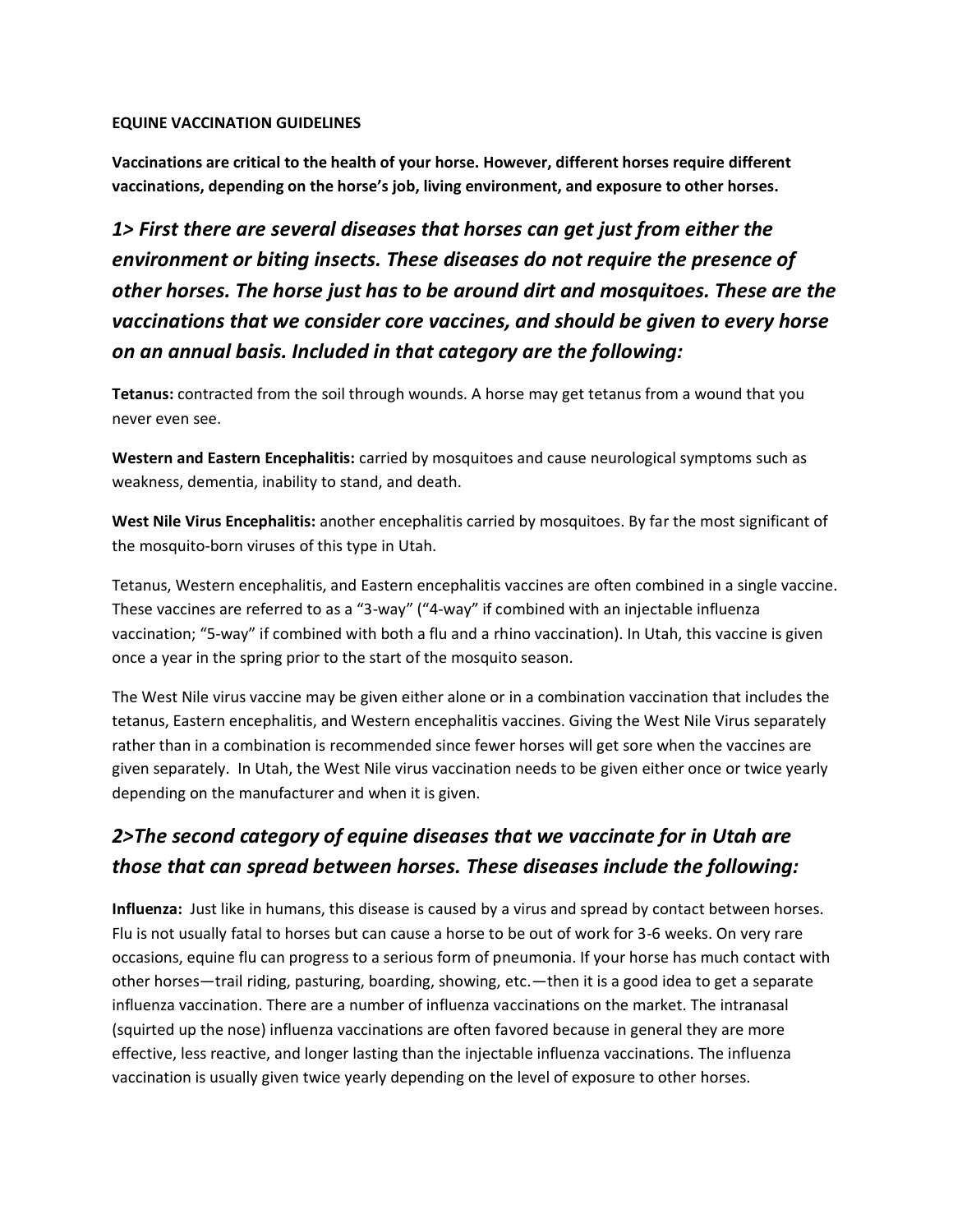**Strangles:** This disease is caused by a bacterium and is extremely contagious between horses. It can be spread directly between horses or on objects such as grooming tools, tack, and even fence posts as well as through human contact between horses. It usually occurs in outbreaks where most of the horses on a premise contract it unless they have been vaccinated or have had the disease in the past few years (no, this is not a lifetime immunity). Strangles causes extreme nasal discharge, multiple abscesses (especially around the head and face), weight loss, and misery. Few horses die from strangles, but young horses can die directly from the disease. In rare cases, a horse can get internal abscesses (called bastard strangles) that can potentially be fatal. Although the bacteria do not live for more than a few weeks in the environment, about 2% of infected horses may go on to become chronic carriers where they show no signs but can intermittently shed the bacteria to other horses who will then get sick. The strangles vaccination may not completely protect a horse from getting the disease but it will make the disease much shorter and milder. Horses that are in a large or changing population of horses (showing, endurance riding, etc.) should get the strangles vaccination on an annual basis. Although there are several different strangles vaccinations available, the intranasal strangles vaccine (Pinnacle) is the only one considered to be safe and effective.

**Rhinopneumonitis (rhino):** This disease is very complex and can cause symptoms as varying as respiratory problems, abortion, weak foals, and neurological damage. It is usually spread by direct or indirect contact between horses.

**There are two very unfortunate aspects to this disease, and they are as follows: first, the protection given by all rhino vaccines is fairly short-lived; second, the virus seems to be changing to where it can cause much more serious and potentially fatal neurological outbreaks in horse populations than we have seen in the past. There is a lot we don't understand about the rhinopneumonitis virus, and at this time there is some very important research being conducted on the disease—primarily relating to the neurological form, which has increased so dramatically in the last 5 years. This seems to be much more of a problem on premises that have large and shifting horse populations, such as at boarding and showing barns.**

The recommendations for rhino vaccinations are changing all the time. The general consensus at this time seems to be that, if your horse is at very high risk, the best protection is with a separate modifiedlive vaccine called Rhinommune given every 3 months. All the other rhino vaccines are killed vaccines and may not offer the same level of protection as the Rhinommune. In fact, some researchers believe that use of the killed virus may increase the severity of the neurological form of rhinopneumonotis. However, these are controversial points and researchers are still collecting data.

## *3>The third group of vaccinations given to horses in Utah are specific vaccines given to certain groups of horses. These are as follows:*

**Equine Viral Arteritis (EVA):** This disease is primarily a problem with breeding horses. It causes mild respiratory symptoms and other signs, but, most significantly, it causes abortions in pregnant mares. Although previously reported, 2006 was the first year that this disease became a tremendous problem in Utah. The biggest consideration with this disease is that it becomes a chronic (long lasting or lifetime)